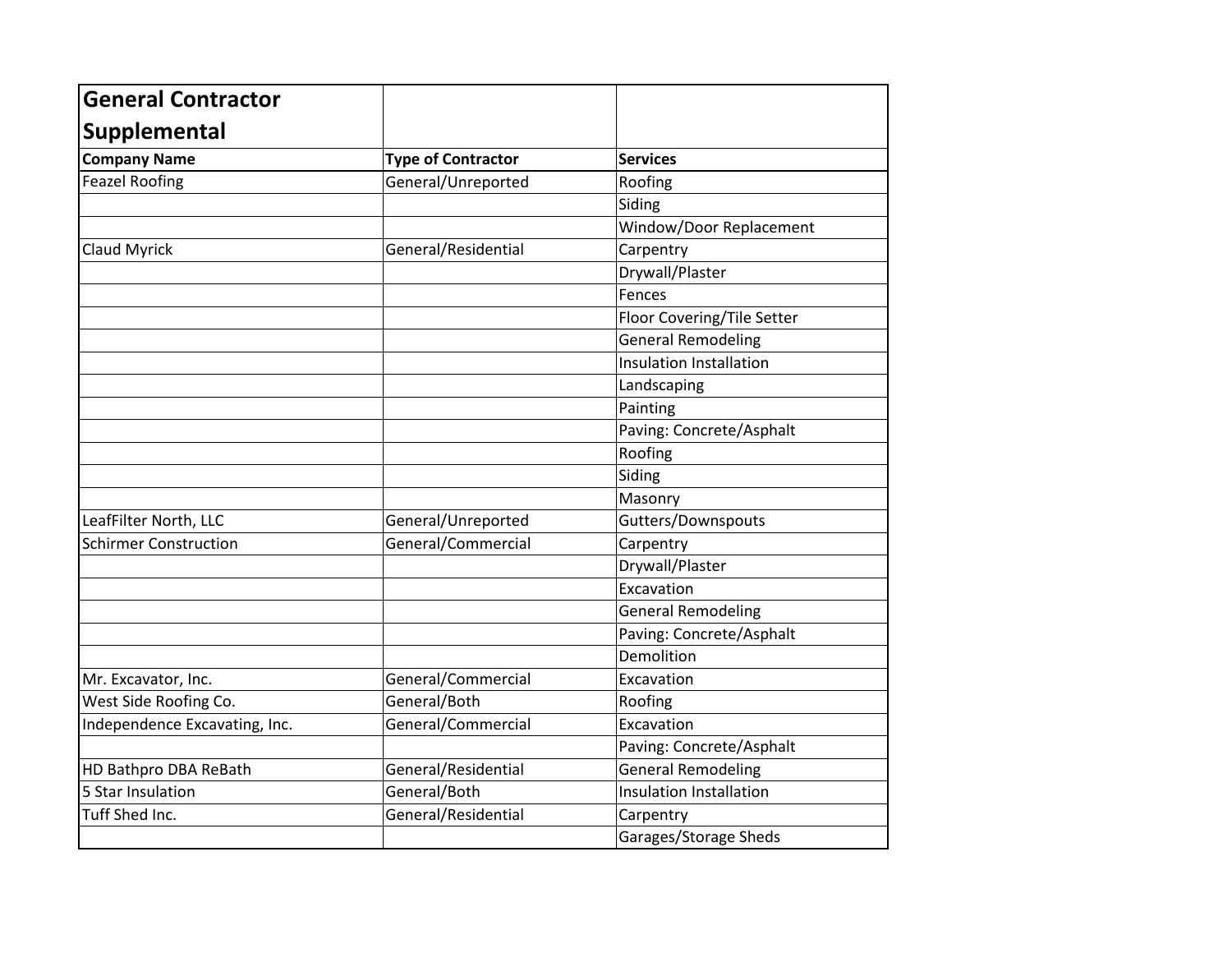| <b>Barbera Home Improvement</b>           | General/Residential | Gutters/Downspouts        |
|-------------------------------------------|---------------------|---------------------------|
|                                           |                     | Roofing                   |
|                                           |                     | Siding                    |
| <b>Fabrizi Trucking and Paving</b>        | General/Commercial  | Paving: Concrete/Asphalt  |
| <b>Platinum Construction</b>              | General/Both        | Garages/Storage Sheds     |
|                                           |                     | Paving: Concrete/Asphalt  |
| <b>Universal Windows Direct</b>           | General/Residential | Roofing                   |
|                                           |                     | Siding                    |
|                                           |                     | Window/Door Replacement   |
| <b>Freedom Construction Services</b>      | General/Both        | Carpentry                 |
|                                           |                     | Drywall/Plaster           |
|                                           |                     | Excavation                |
|                                           |                     | Garages/Storage Sheds     |
|                                           |                     | <b>General Remodeling</b> |
| <b>West Side Glass Block</b>              | General/Both        | Carpentry                 |
|                                           |                     | <b>General Remodeling</b> |
|                                           |                     | Window/Door Replacement   |
|                                           |                     | Masonry                   |
| Utilities Construction Co.                | General/Unreported  | Unreported                |
| <b>Mastrondardi Construction LLC</b>      | General/Residential | Carpentry                 |
|                                           |                     | Drywall/Plaster           |
|                                           |                     | Fences                    |
|                                           |                     | <b>General Remodeling</b> |
|                                           |                     | Gutters/Downspouts        |
|                                           |                     | Painting                  |
| <b>Farrow Distaster Restoration Group</b> | General/Unreported  | Carpentry                 |
|                                           |                     | Drywall/Plaster           |
|                                           |                     | <b>General Remodeling</b> |
|                                           |                     | Painting                  |
|                                           |                     | Roofing                   |
| <b>TCS Home Remodeling</b>                | General/Both        | Carpentry                 |
|                                           |                     | <b>General Remodeling</b> |
| <b>D&amp;D General Contracting</b>        | General/Both        | Gutters/Downspouts        |
|                                           |                     | Roofing                   |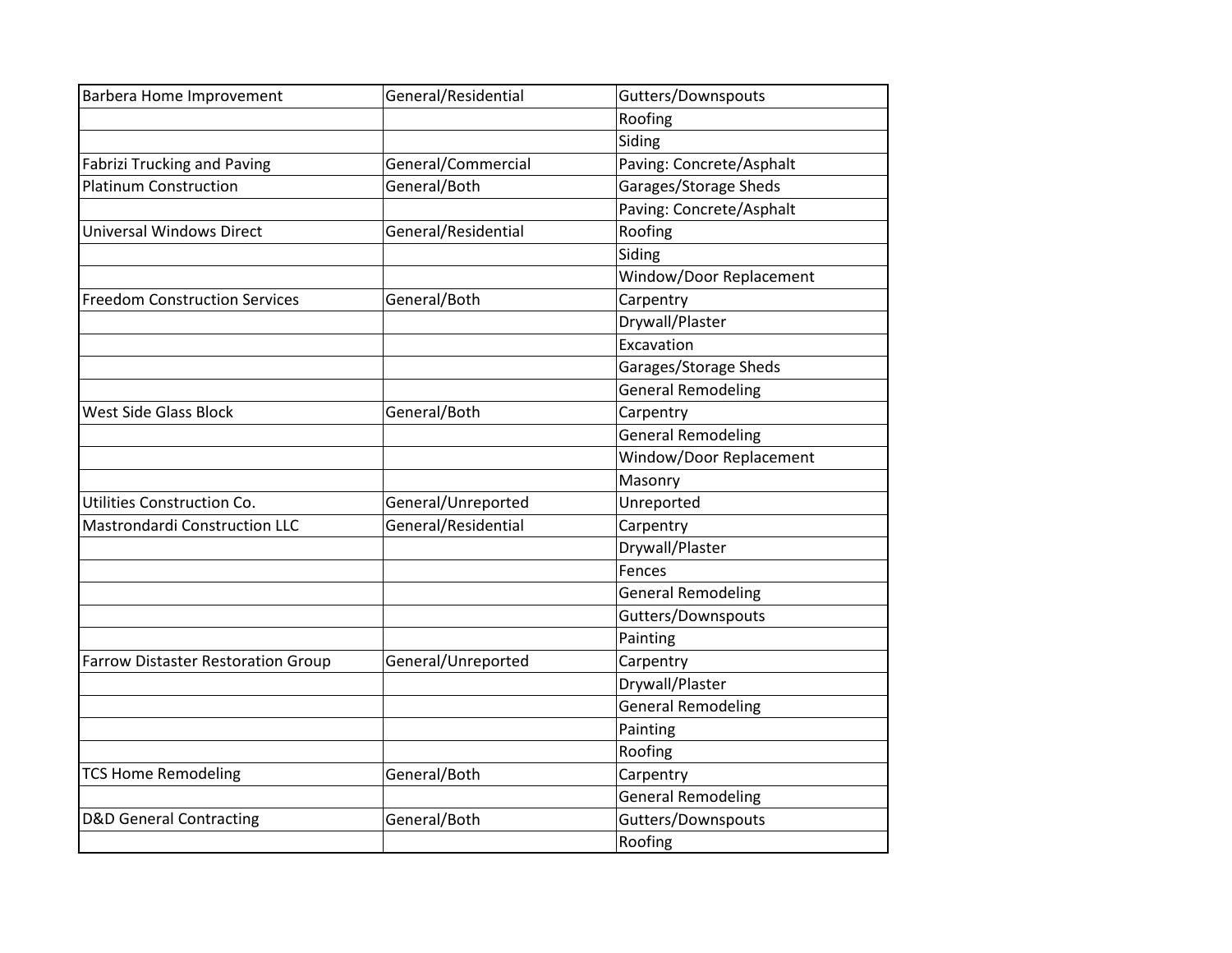|                                     |                     | Siding                      |
|-------------------------------------|---------------------|-----------------------------|
|                                     |                     | Window/Door Replacement     |
| Thompson-Hovan                      | General/Both        | Carpentry                   |
|                                     |                     | Drywall/Plaster             |
|                                     |                     | <b>Flooring Refinishing</b> |
|                                     |                     | <b>General Remodeling</b>   |
|                                     |                     | Painting                    |
| West Roofing Systems, Inc.          | General/Commercial  | Roofing                     |
| <b>Great Lakes Fence</b>            | General/Both        | Fences                      |
| Ram-Con LLC                         | General/Residential | Excavation                  |
| <b>Great Day Improvements</b>       | General/Unreported  | Window/Door Replacement     |
|                                     |                     | Masonry                     |
|                                     |                     | Sunrooms                    |
| The Home Corporation of Ohio        | General/Residential | Gutters/Downspouts          |
|                                     |                     | Roofing                     |
|                                     |                     | Siding                      |
|                                     |                     | Window/Door Replacement     |
| The Vytex Corporation               | General/Both        | Window/Door Replacement     |
| Demotrax LLC                        | General/Residential | Demolition                  |
| Window World Penn Ohio              | General/Unreported  | Window/Door Replacement     |
| <b>Ohio State Home Services</b>     | General/Residential | Excavation                  |
|                                     |                     | Gutters/Downspouts          |
|                                     |                     | Masonry                     |
|                                     |                     | Waterproofing               |
| <b>Empire Window Company</b>        | General/Residential | Gutters/Downspouts          |
|                                     |                     | Siding                      |
|                                     |                     | Window/Door Replacement     |
| MasTec North America, Inc.          | General/Both        | Excavation                  |
|                                     |                     | <b>Fiber Optic Cables</b>   |
| Roof Maintenance Managmenet         | General/Commercial  | Roofing                     |
| American Pinnacle Construction Inc. | General/Residential | Carpentry                   |
|                                     |                     | Drywall/Plaster             |
|                                     |                     | Gutters/Downspouts          |
|                                     |                     | Painting                    |